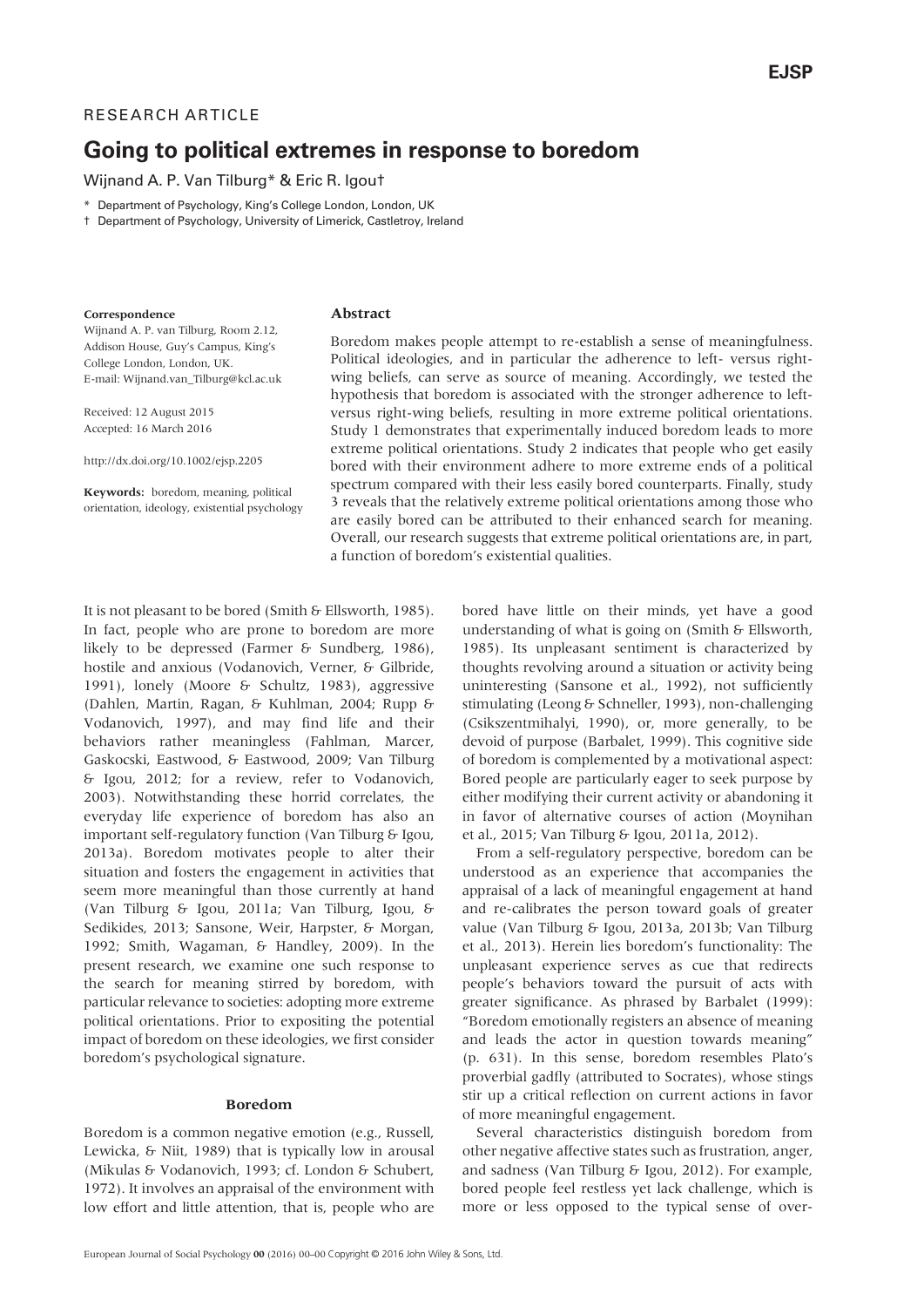challenge among those who are frustrated. In contrast to being angry, bored people do not feel particularly inclined to hurt others, although aggressive manifestations may follow from a lack of impulse control among those who become easily bored (Dahlen et al., 2004; Rupp & Vodanovich, 1997). At its core, however, the element of boredom that uniquely distinguishes it from many other experiences is the recognition of a lack of purpose and the subsequent search for meaningful engagement (Van Tilburg & Igou, 2012).

Recent finding attest to the previously described implication of boredom on meaningful occupations. For example, Van Tilburg et al. (2013) found that the engagement in boring activities (e.g., transcribing literature references) solicited nostalgic reverie, a wellestablished source of subjective meaningfulness (Juhl, Routledge, Arndt, Sedikides, & Wildschut, 2010; Routledge et al., 2011; Sedikides, Wildschut, & Baden, 2004; Wildschut, Sedikides, Arndt, & Routledge, 2006). Similar results were obtained in the context of social identification processes (Van Tilburg & Igou, 2011a). Specifically, boredom increased the valuation of meaning-laden in-group representations such as cultural symbols, sometimes at the expense of outgroups. Indeed, the effect of boredom in each of these examples was mediated by people's increased search for meaning. What can be extrapolated from these various findings is that boredom, at least when elicited by situational characteristics (e.g., dull activities; Van Tilburg & Igou, 2011a), spurs the search for ideas and activities that increase a sense of meaningfulness.

## Meaning in Political Ideology

Political ideologies stand at the very basis of society. The law, the distribution of resources, and the delicate balance between people's rights and obligations are fundamentally shaped by the negotiation of different ideologies. Within recent years, psychologists turned their attention more and more toward the study of extreme political beliefs and radicalism in the face of uncertainty and threats (e.g., Brandt, Evans, & Crawford, 2015; Crawford & Pilanski, 2014; Toner, Leary, Asher, & Jongman-Sereno, 2013; Van Prooijen, Krouwel, & Pollet, 2015). Events such as the 9/11 attacks in New York and the 2008 economic crisis have spurred an interest in, and demonstrated the importance of, understanding how people's beliefs are affected by uncertainty and threat (e.g., Hogg, Kruglanski, & Van den Bos, 2013).

The emerging picture from this line of research is that perceived threats tend to foster more extreme political orientations. For example, Castano, Leidner, Bonacossa, and colleagues (2011) found that priming participants with death polarized the beliefs held by liberals and conservatives, respectively. Broadly consistent with these findings, Hogg, Meehan, and Farquharson (2010) observed that people whose selfrelevant values were challenged subsequently identified

more strongly with radical groups. Even seemingly subtle challenges to people's beliefs can invoke stronger commitment to political views. Proulx and Major (2013), for example, found that reverse colored playing cards increased liberal judgments (e.g., endorsing affirmative action) amongst liberal participants.

Why do people become more extreme in their political orientations when faced with uncertainty or other threats? One prominent reason is that people turn to political ideologies as a source of certainty or coherence; political views can help people to make sense of the world. For example, people who hold extreme political views report a greater sense of understanding, even if their explanations can be overly simplistic or incorrect (Fernbach, Rogers, Fox, & Sloman, 2013). Likewise, identification with radical groups (Hogg et al., 2010) or the enhanced value placed on ingroup symbols (Van Tilburg & Igou, 2011a) may be explained by people's desire to regain a sense of meaning when their views are challenged.

Baumeister (1991) defined meaning as a "shared mental representation of possible relationships among things, events, and relationships" (p. 15), a definition that resonates with more recent work on the topic (e.g., Heine, Proulx, & Vohs, 2006). People appraise the world through exploratory frameworks and consider something to be meaningful to the extent that it conforms to these existing frameworks (Proulx & Heine, 2006). Examples of these frameworks include religion (Norenzayan, Dar-Nimrod, Hansen, & Proulx, 2009; Pyszczynski et al., 2006), morality (Van den Bos, 2001, 2004), and, indeed, political ideologies (Greenberg, Simon, Pyszczynski, Solomon, & Chatel, 1992; Jost, Fitzsimons, & Kay, 2004; Van Tilburg & Igou, 2011a). Given that political ideologies partly reflect people's understanding of how the world works, how it should work, and how the self and one's group are and should be positioned, they can offer a meaningful foothold in the face of uncertainty and existential distress (Jost et al., 2004; Pyszczynski, Greenberg, & Koole, 2004).

Indeed, McGregor, Nash, Mann, and Phills (2010) proposed that people turn to ideologies, worldviews, and other meaning-proving ideals in the face of threats. According to their reactive approach motivation account, people's ideals offer abstract goals that "provide an alternative focus for eager absorption" (p. 133), which effectively shields individuals from the uncertainty that comes with threats. For example, McGregor, Prentice, and Nash (2013) found that threats (e.g., a mortality threat) resulted in more extreme ideologies. Consistent with this proposition, various scholars have postulated an impact of "existential threats"—sources of concerns about the perceived meaning in life—on political ideology or behavior (e.g., Becker, 1971; Fromm, 1941, 1947, 1973; Jost, Glaser, Kruglanski, & Sulloway, 2003; Jost et al., 2004). Other studies in the area of existential psychology, many in the context of terror management theory (Greenberg, Koole, & Pyszczynski, 2004;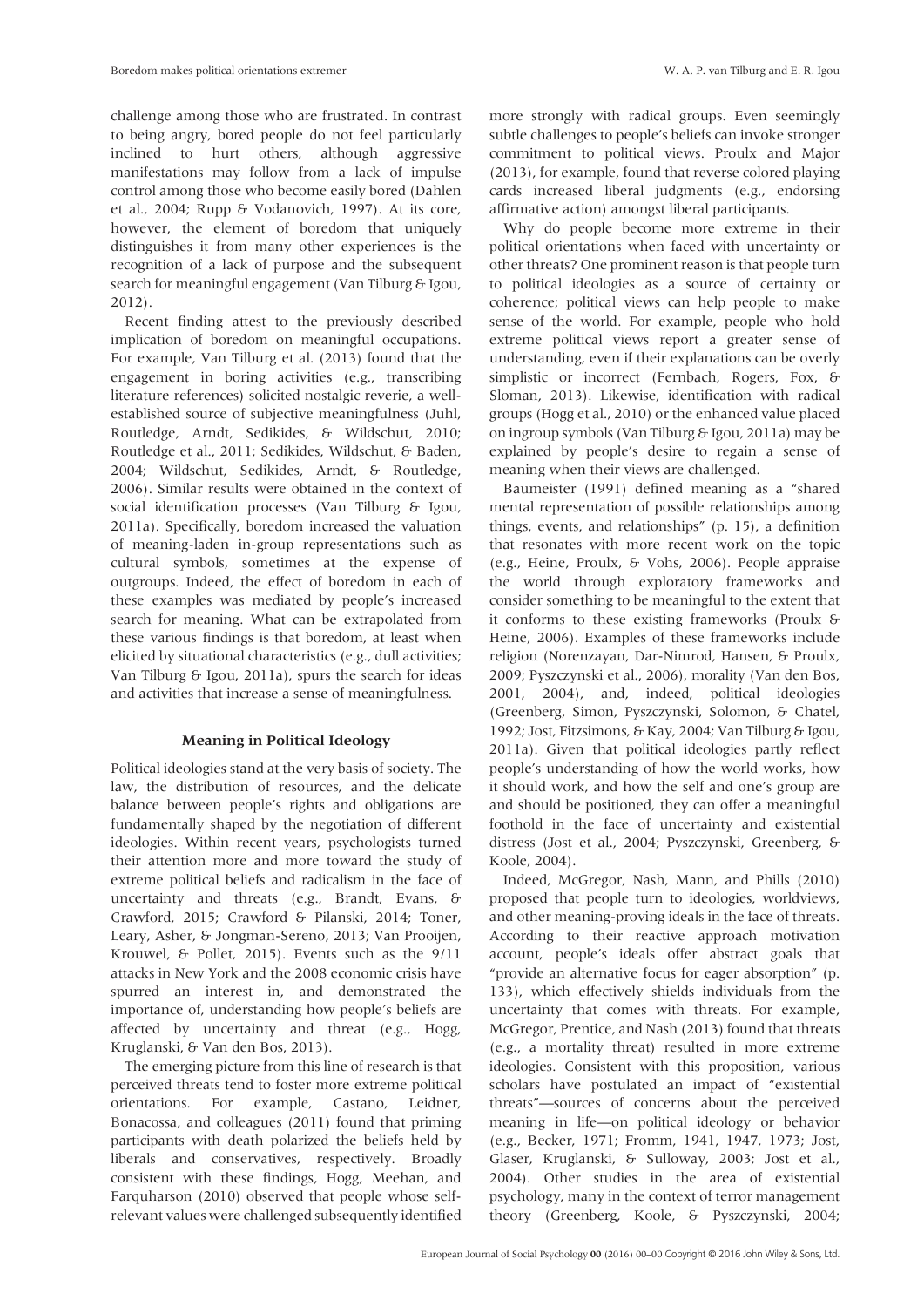Greenberg, Pyszczynski, & Solomon, 1986, 1997), identified that people cling to political ideologies to bolster meaning (e.g., Greenberg & Jonas, 2003; Greenberg et al., 1992; Landau et al., 2004; Jost et al., 2004; Pyszczynski et al., 2006; Van Tilburg & Igou, 2011b).

If existential concerns make people resort to political ideologies in their attempt to re-establish meaning, then how might this be expressed? Previous research shows that these concerns affect people's political orientations, in particular left-wing versus right-wing stances and liberal versus conservative attitudes. Greenberg et al. (1992), for example, found that mortality salience—a profound existential threat—increased subsequent commitment to politically left-wing and right-wing beliefs (refer also to Greenberg & Jonas, 2003; cf. Jost et al., 2003). Essentially, these polarized political attitudes reflect a greater belief in and commitment to relevant meaningful worldviews, which mitigate the existential threats.

#### The Role of Situational Boredom

The experience of boredom brought about by environmental sources (e.g., meaningless activities) triggers a longing for meaningfulness of one's activity and existence (e.g., Barbalet, 1999; Van Tilburg & Igou, 2011a, 2012; Van Tilburg et al., 2013). One important way to re-establish a sense of meaningfulness is by bolstering pre-existing ideological beliefs (Greenberg et al., 1992; Landau et al., 2004; McGregor et al., 2010), which leads to increased coherence of beliefs and the polarization of attitudes. In context of political beliefs, boredom may thus similarly contribute to the endorsement of extreme views. It is important, though, to note that our proposed effects of boredom on political orientations focus on boredom that is elicited by the situation. Psychometric examinations of boredom (Vodanovich, 2003; Vodanovich & Kass, 1990) often distinguish between boredom rooted in the situation, for example, because it does not elicit interest or challenge, versus boredom that can be attributed to more internal sources, for example, an inability to come up with novel ideas. Given that it is especially situational boredom that has been implicated in meaning search processes (Van Tilburg & Igou, 2012), we argue that it is this form of boredom in particular that contributes to extreme political orientations.

Our hypothesis was tested in three studies. In study 1, we experimentally induced boredom using a validated procedure (Van Tilburg & Igou, 2012) to examine the impact of situational boredom on political orientations. Study 2 consisted of a large examination of the association between individual differences in susceptibility to situational boredom and political orientations, controlling for general positive and negative affect. In study 3, we tested whether the search for meaning in life indeed mediates the association between boredom and political extremity.

In addition, we controlled for a range of relevant factors besides general positive and negative affect, including need for structure, need for cognition, and the presence of meaning in life. Note that our examination of the link between boredom and political ideologies focused on the general orientations "leftwing/liberal" versus "right-wing/conservative," as done in much prior social psychological research on political ideologies (e.g., Hogg et al., 2010; Jost et al., 2003; 2004).

## Study 1: Situational Boredom Makes Political Orientations More Extreme

The first study was designed to test the impact of situational boredom on political orientations. We predicted that people become more extreme in their political stances when they are bored than when they are not bored. Therefore, we predicted that high levels of situational boredom would make political orientations more extreme than relatively low levels of situational boredom.

## Method

Participants and Design. Ninety-seven people on the university campus were willing to participate when prompted ( $M_{\text{age}} = 27.38$ ,  $SD = 9.96$ ; 64 women, 33 men; 88 Irish, 9 non-Irish). Of these, 71 categorized themselves as politically left-wing/liberal whereas 26 saw themselves as politically right-wing/conservative. Participants were randomly assigned to the high or low boredom condition, resulting in a 2 (political orientation: liberal vs. conservative) × 2 (boredom: high vs. low) quasi-experimental design.

Materials and Procedure. After providing informed consent, participants reported demographic information (age, gender, nationality), and they gave an overall dichotomous indication of their political orientation by ticking one of two boxes labeled leftwing/liberal and right-wing/conservative. A boredom induction succeeded this classification of political orientations. Specifically, participants transcribed either 10 references (high boredom) to literature about concrete mixtures (e.g., "Kosmatka, S.H.; Panarese, W. C. (1988). Design and control of concrete mixtures. Skokie, IL") or copied only two of these (low boredom). This procedure was used based on Van Tilburg and Igou (2012), who found that the manipulation induces state boredom in particular and not sadness, frustration, or anger. Next, participants indicated how boring the task was ("To what extent did the task you just completed make you feel bored?";  $1 = not$  at all,  $7 = very$  much; e.g., Van Tilburg et al., 2013). After this manipulation check, participants in both boredom conditions indicated their political orientation on a two-item measure ("On the political spectrum, I would consider myself to be";  $1 = liberal$ ,  $7 = conservative$ ; "On the political spectrum, I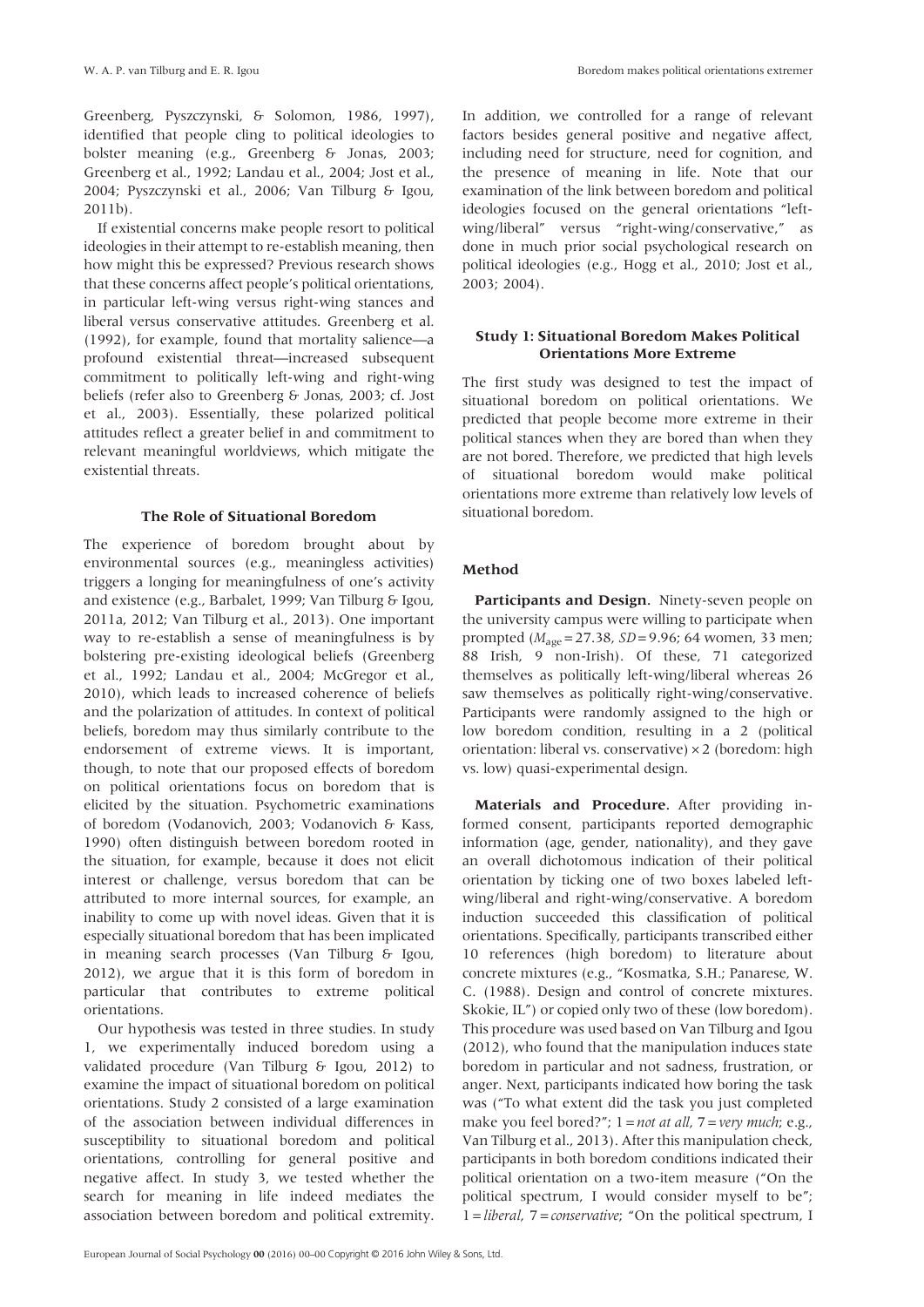would consider myself to be";  $1 = left$  winged,  $7 = right$ winged;  $r = .58$ ,  $p < .001$ ). Afterwards, participants were thanked and debriefed.

## Results and Discussion

Boredom. A one-way ANOVA with the boredom condition (high vs. low) as independent variable and task boredom as dependent variable indicated significant differences between the conditions,  $F(1,$ 95) = 22.11,  $p < .001$ ,  $\eta^2 = 0.19$ . Specifically, the high boredom condition yielded higher experienced boredom ( $M = 6.02$ ,  $SD = 1.26$ ) compared with the low boredom condition  $(M=4.55, SD=1.77).$ <sup>1</sup>

Political Orientations. To examine boredom's impact on political orientations, a two-way ANOVA was conducted. This analysis included the boredom condition and the pre-manipulation classification as either left-wing/liberal or right-wing/conservative as independent variables, with the post-manipulation ratings of political orientations as dependent variable. Reflected in Figure 1, this analysis yielded a significant main effect of general political orientation,  $F(1, 91)$ = 86.64,  $p < .001$ ,  $\eta^2$  = 0.49, indicating that participants who had initially categorized themselves as leftwing/liberal rated themselves as overall more leftwing/liberal (vs. right-wing/conservative;  $M = 2.62$ ,  $SD = 0.88$ ) relative to those who had originally categorized themselves as right-wing/conservative  $(M=4.52, SD=0.92)$ . There was no main effect of boredom  $(F<1)$ . Most importantly, the interaction between the boredom condition and general political orientations was significant,  $F(1, 91) = 4.15$ ,  $p = .045$ ,  $\eta^2$  = 0.04, indicating a polarization of political orientations as a function of boredom among leftwing/liberals and right-wing/conservatives as a whole.<sup>2</sup> More specifically, the left-wing/liberals in the low boredom condition ( $M = 2.86$ ,  $SD = 0.90$ ) were less extreme in their beliefs relative to those in the high boredom condition  $(M = 2.41, SD = 0.81)$ ,  $t(91) = 2.19$ ,  $p = .031$ ,  $d = 0.46$ . The contrast for right-wing/ conservative participants in particular did not indicate a significant difference between low boredom  $(M = 4.37, SD = 0.93)$  and high boredom  $(M = 4.75,$  $SD = 0.92$ ) condition,  $t(91) = 1.08$ ,  $p = .285$ ,  $d = 0.23$ . A

potential reason why this contrast for conservative participants did not reach significance is that this subgroup of participants was relatively small. Specifically, our sample yielded a relatively low amount of conservative/right-wing-oriented participants resulting in low statistical power to identify an effect. In a follow-up analysis, we tested whether the magnitudes of polarization amongst the liberal/leftwing versus conservative/right-wing participants differed, which was not the case,  $t(91) = 0.171$ ,  $p = .857$ ,  $d = 0.04$ . We advise some caution for interpreting a systematic difference between the groups' responses to boredom.

Overall, these results suggest that induced situational boredom leads to the polarization of political orientations, albeit the evidence was stronger for the liberal/left-wing than for conservative/rightwing participants. In study 2, we examined the link between individual differences in boredom proneness and political orientations and the potential impact of affect.

## Study 2: Boredom Proneness Predicts Political Extremity

In study 2, we tested whether people's tendencies to experience boredom are associated with more extreme political orientations. Consistent with our reasoning and study 1, we focused on individual differences in situational boredom proneness. We approached this empirical question using a large sample size. Besides boredom proneness and political orientations, we also assessed positive and negative affect to rule out the possibility that these general affective experiences, rather than boredom in particular, are responsible for the proposed effects.

#### Method

Participants and Design. Eight-hundred and fiftynine participants living in Ireland ( $M_{\text{age}} = 27.22$ , SD= 12.36; 451 women, 404 men, 4 undisclosed; 791 Irish, 68 non-Irish) took part in this brief correlational study.

Materials and Procedure. The researchers and their assistants approached people living in Ireland on and off-campus and asked them whether they wanted to take part in a small study on general attitudes. Questionnaires were handed or sent to participants in paper and pencil form. After providing informed consent, participants completed the boredom proneness scale (Farmer & Sundberg, 1986; Vodanovich & Kass, 1990), which is often divided into boredom as a result of under-stimulating environment (e.g., "Having to look at someone's home movies or travelling slides bores me tremendously";  $1 = never$ ,  $7 = most$  of the time;  $\alpha = .69$ ) and boredom as a result of a person's own inability to generate interesting and novel ideas (e.g.,

<sup>&</sup>lt;sup>1</sup>An analysis in which participants' general political orientation was added as independent variable and age and gender were included as covariates indicated no significant differences in experienced boredom across political orientation ( $F < 1$ ) and no interaction effect,  $F(1, 91)$ = 1.86,  $p = .177$ ,  $\eta^2 = 0.02$ . Also, age and gender yielded no significant associations with boredom (both  $F < 1$ ). Importantly, the main effect of boredom remained significant,  $F(1, 91) = 8.73$ ,  $p = .004$ ,  $\eta^2 = 0.09$ . <sup>2</sup>The same analysis with gender and age as covariates indicated a significant positive effect of age,  $F(1, 89) = 12.41$ ,  $p = .001$ ,  $\eta^2 = 0.12$ , and no significant gender differences  $(F < 1)$ . Most importantly, the boredom  $\times$  political classification interaction remained significant,  $F(1,$  $89$ ) = 6.01, p = .016,  $\eta^2$  = 0.06.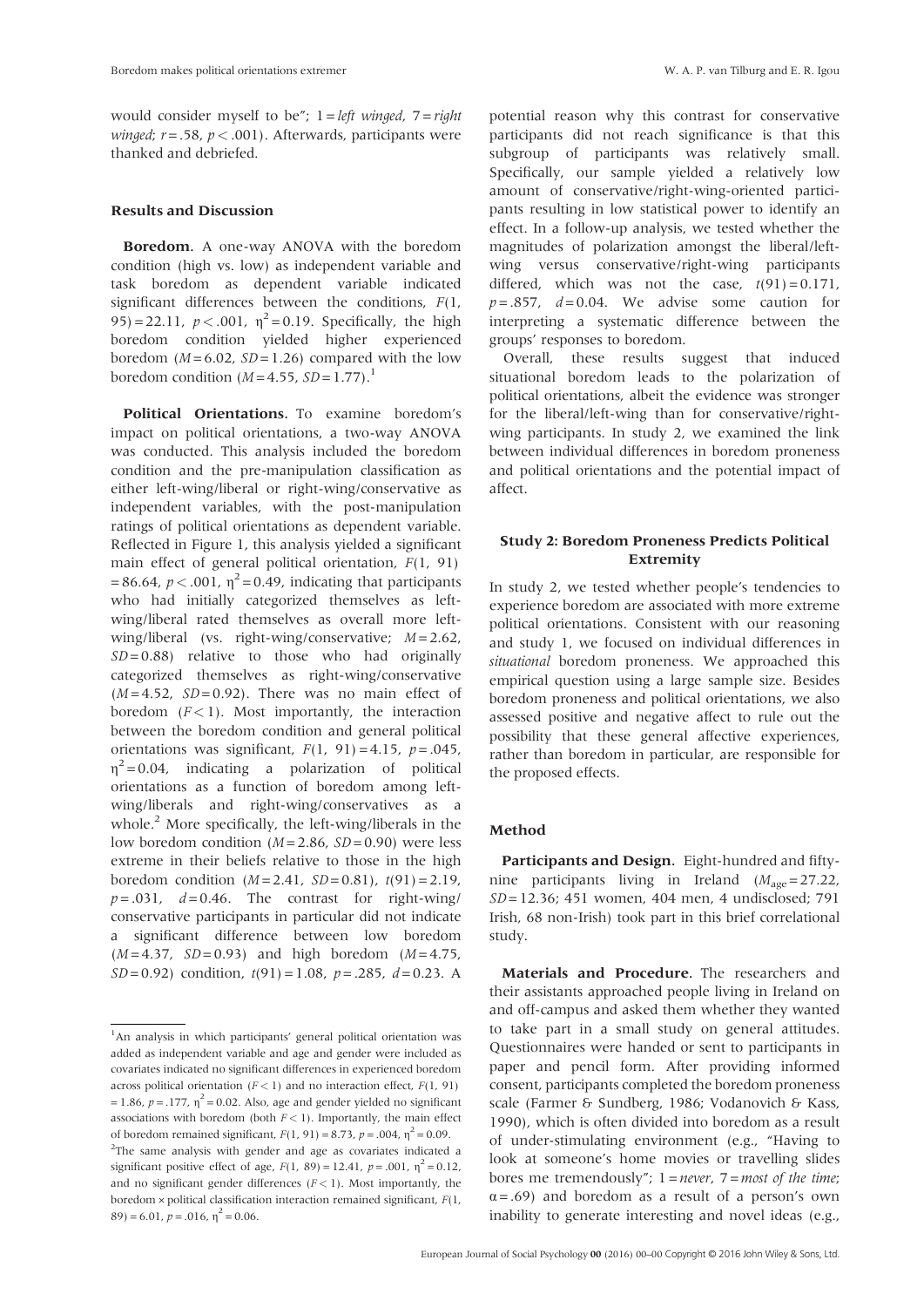

Fig. 1: The impact of manipulated boredom on political orientation (study 1)

"I have projects in mind all the time, things to do," reversed;  $\alpha = .68$ ; Dahlen et al., 2004; Vodanovich, 2003). We will refer to these boredom types as "situational boredom" and "intrinsic boredom," respectively.<sup>3</sup> Note that the main predictor in our study is situational boredom, that is, the boredom attributed to outside sources that we predict to increase polarization in political orientations, consistent with prior research attesting the impact of situation-elicited boredom on meaning regulation (e.g., Van Tilburg & Igou, 2011a; Van Tilburg et al., 2013).

The boredom proneness measure was followed by the assessment of general affect using the Positive and Negative Affect Schedule Short Form (PANAS-X; MacKinnon et al., 1999). We computed separate scores for positive (e.g., "To what extent do you generally feel excited?";  $1 = not$  at all,  $5 = extremely$ ;  $\alpha = .72$ ) and negative affect (e.g., "To what extent do you generally feel distressed?";  $1 = not$  at all,  $5 = extremely$ ;  $\alpha = .84$ ). Afterwards, we assessed general political orientations using the identical two-item measure as in study 1  $(r=.65, p<.001)$ . In addition to an overall average reflecting political orientation, an extremity score was calculated by computing the absolute difference of participants' scores from the scale midpoint, as done in prior research (e.g., Jost et al., 2003). After participants reported demographic information, they were thanked for their participation and were debriefed.

## Results and Discussion

We standardized all relevant composites (for their correlations, refer to Table 1). Two multiple regression analyses were then conducted to examine the association between boredom and political extremity. Specifically, the first model included proneness to situational boredom as predictor of political extremity, with general political orientation as covariate.<sup>4</sup> Positive and negative affect as well as intrinsic boredom, age and gender were included as additional predictors in the second model.

The first regression analysis (Table 2) evidenced the hypothesized association between proneness to situational boredom and political extremity,  $B = 0.11$ ,  $S_e = 0.03$ ,  $t(831) = 3.46$ ,  $p = .001$ . This finding indicates that people prone to boredom because of situational causes are more extreme in their political orientations. A significant negative association also emerged between general political orientation and extremity,  $B = -0.45$ ,  $S_e = 0.03$ ,  $t(831) = 14.62$ ,  $p < .001$ , indicating that leftwing/liberal orientations were on average more extreme than right-wing/conservative orientations, which essentially reflects that our sample was overall more left-wing/liberal.

In the second model, we controlled for positive affect, negative affect, intrinsic boredom, age, and gender  $(0 = male, 1 = female)$ . The positive association between boredom in response to situational characteristics and political extremity remained significant,  $B = 0.12$ ,  $S_e = 0.03$ ,  $t(816) = 3.65$ ,  $p < .001$ , as did the previously observed negative association between general political orientation and extremity,  $B = -0.46$ ,  $S_e = 0.03$ ,  $t(816)$ = 14.85,  $p < .001$ . There was a marginal association with political extremity with positive affect,  $B = 0.06$ ,  $S_e = 0.03$ ,  $t(816) = 1.85$ ,  $p = .065$ , and a non-significant association with negative affect,  $B = 0.02$ ,  $S_e = 0.03$ , t

4 Whenever we examined associations of variables with political extremity, we controlled for general political orientations to obtain accurate estimates. Specifically, when a sample is not equally comprised of left-wing/liberal and right-wing/conservative participants (in our case, participants were on average more left-wing/liberal), then a zero-order correlation between a variable and political extremity can result from a association with general political orientation instead. Controlling for general political orientation takes care of this potential statistical artifact. Not controlling for general political orientation in our analysis yielded very similar results, and details can be provided on request.

<sup>&</sup>lt;sup>3</sup>These constructs are sometimes called "external stimulation" and "internal stimulation," yet we adopted different names given that the scale measures boredom, not stimulation.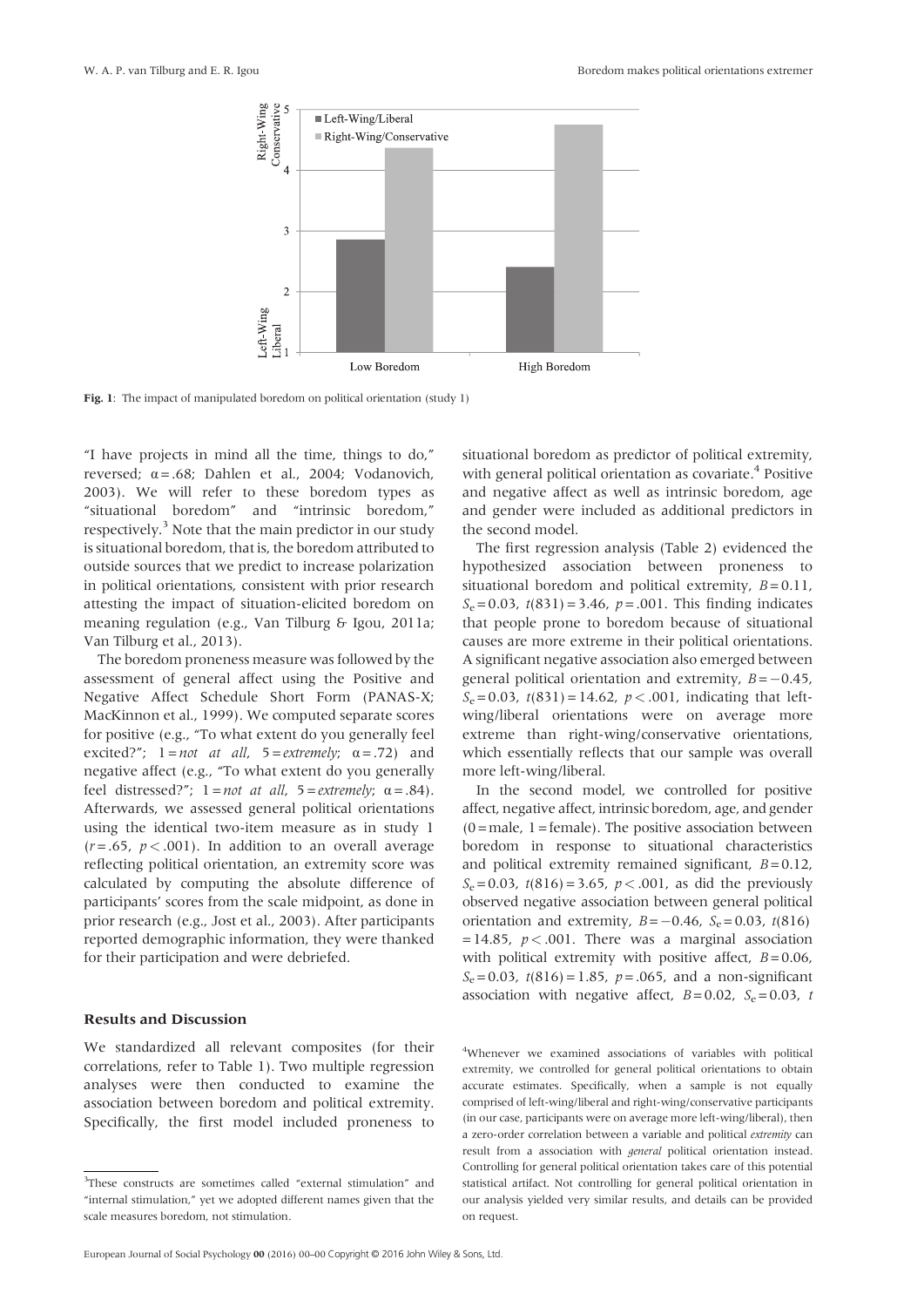| Measure                          |          |           | э.  | 4.        | . ب    |  |
|----------------------------------|----------|-----------|-----|-----------|--------|--|
| Situational boredom              |          |           |     |           |        |  |
| Intrinsic boredom                | .00      |           |     |           |        |  |
| Political orientation            | $-.03$   | .02       |     |           |        |  |
| Positive affect                  | $-.10**$ | $-.41***$ | .00 |           |        |  |
| Negative affect                  | $.13***$ | $.11***$  | .02 | $-.16***$ |        |  |
| Political extremity <sup>a</sup> | $.12**$  | $-.09*$   |     | $.07*$    | $-.01$ |  |
|                                  |          |           |     |           |        |  |

Table 1. Correlations between variables (study 2)

Note:

<sup>a</sup>Associations with political extremity reflect partial correlations controlling for political orientation.

 $*_{D}$  < .05.

\*\* $p < .01$ .

 $***p$  < .001.

Table 2. Political extremity by proneness to situational boredom (study 2)

|                               | Model 1 |       |         | Model 2 |  |
|-------------------------------|---------|-------|---------|---------|--|
| Predictor                     | В       | р     | B       |         |  |
| Situational boredom           | 0.11    | .001  | 0.12    | .000    |  |
| General political orientation | $-0.45$ | .000. | $-0.46$ | .000    |  |
| Intrinsic boredom             |         |       | $-0.04$ | .302    |  |
| Positive affect               |         |       | 0.06    | .065    |  |
| Negative affect               |         |       | 0.02    | .471    |  |
| Age                           |         |       | 0.09    | .005    |  |
| Gender                        |         |       | $-0.08$ | .056    |  |

Note: Variables listed under model 2 were added to model 1.

 $(816) = 0.72$ ,  $p = .471$ , as well as with proneness to boredom in response to internal characteristics,  $B=-0.04$ ,  $S_e=0.03$ ,  $t(816)=1.03$ ,  $p=.302$ . Age was positively associated with political extremity,  $B = 0.09$ ,  $S_e$  = 0.03,  $t(867)$  = 2.79,  $p$  = .005, and men tended to be marginally more extreme in their attitudes than women,  $B=-0.08$ ,  $S_e= 0.04$ ,  $t(816) = 1.92$ ,  $p = .056$ . Importantly, we concluded that these factors do not account for the extremer levels of political orientations observed among people who are highly vulnerable to situational boredom relative to their less easily bored counterparts.<sup>5</sup> These results confirm the predicted link between boredom and polarization of political orientations.

## Study 3: Searching for Meaning in Political Ideologies When Bored

Study 1 indicates that situational boredom is a causal predecessor of the endorsement of extreme political orientations, and study 2 attests that people who are easily bored tend to hold more extreme political orientations. Study 3 was designed to examine the proposed underlying psychological process: the search for meaning, which is spurred by boredom (Barbalet, 1999; Van Tilburg & Igou, 2011a, 2012, 2013a; Van Tilburg et al., 2013) and finds its resource in political ideology (Greenberg et al., 1992; McGregor et al., 2010).

Other factors could influence the impact that boredom has on political orientations. Personal need for structure and need for cognition are important correlates of the endorsement of political orientations (e.g., Jost et al., 2003; Kruglanski, Pierro, Mannetti, & DeGrada, 2006; Napier & Jost, 2008; Schaller, Boyd, Yohannes, & O'Brien, 1995; Smith & Gordon, 1998), and we included them in our design accordingly. As in study 2, we assessed general negative and positive affect to ensure that there is a unique impact of boredom on political orientation, above and beyond general affective influences. We chose a correlational design based on situational boredom proneness to test the meditational models.

## Method

Participants and Design. Three-hundred participants living in Ireland ( $M_{\text{age}} = 28.22$ ,  $SD = 12.76$ ; 167 women, 130 men, 3 undisclosed; 220 Irish, 80 non-Irish) took part in this brief correlational study.

Materials and Procedure. The recruitment of participants was similar to that of study 2. After providing informed consent, participants completed the boredom proneness scale (Farmer & Sundberg, 1986; Vodanovich & Kass, 1990), divided into situational and intrinsic boredom as done in study 2. This measure was followed by the meaning in life questionnaire (Steger, Frazier, Oishi, & Kaler, 2006), which consists of a five-item presence of meaning scale (e.g., "I understand my life's meaning"; 1=strongly

<sup>&</sup>lt;sup>5</sup>We also explored the possibility that the link between boredom and political extremity was due to a lack of arousal/stimulation typically associated with boredom (Mikulas & Vodanovich, 1993). Several of the 10 items from the PANAS-X scale referred to high arousal states, and boredom was negatively correlated with various of these (e.g. excitement:  $r = -.10$ ,  $p < .003$ ; alertness:  $r = -.12$ ,  $p = .001$ ). We therefore ran an exploratory model in which we estimated the association between boredom and political extremity controlling for each individual PANAS-X items (as well as overall political orientation). Boredom's positive association with political extremity remained significant,  $B = 0.13$ ,  $S_e = 0.03$ ,  $t(795) = 4.03$ ,  $p < .001$ , and, importantly, none of the individual items correlated significantly with political extremity ( $p \ge 0.16$ ), with the exception of a marginal positive associations between feeling upset and political extremity,  $B = -0.07$ ,  $S_e = 0.04$ ,  $t(795) = 1.78$ ,  $p = .08$ , and between feeling determined and political extremity,  $B = 0.06$ ,  $S_e = 0.04$ ,  $t(795) = 1.70$ ,  $p = .09$ . Thus, none of the markers of high/low arousal mediated boredom influence.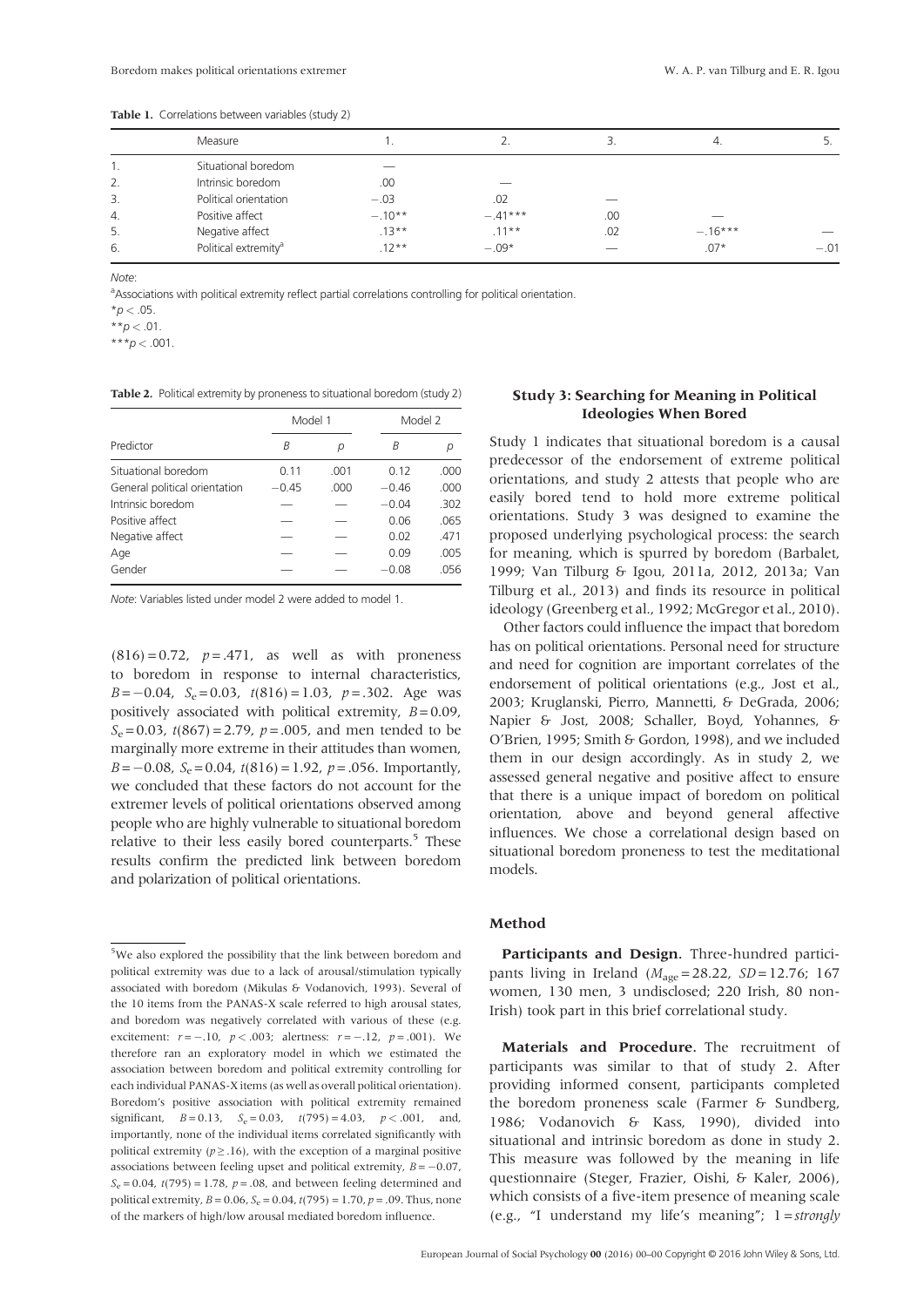disagree,  $7 =$ strongly agree;  $\alpha = .86$ ) and a five-item search for meaning scale (e.g., "I am searching for meaning in my life";  $\alpha = .89$ ). Note that these constructs are conceptually distinct, have different correlates, and typically yield a small, if any, negative association (Steger et al., 2006).

Next, the 12-item personal need for structure scale was included (Neuberg & Newsom, 1993; e.g., "I enjoy having a clear and structured mode of life";  $1 =$  strongly disagree,  $7 =$ strongly agree;  $\alpha = .77$ ), succeeded by the 18item need for cognition scale (Cacioppo, Petty, & Feng Kao, 1984; e.g., "I would prefer complex to simple problems"; 1=strongly disagree, 7=strongly agree;  $\alpha = .91$ ). General positive and negative affect were assessed using the positive  $(\alpha = .78)$  and negative  $(\alpha = .83)$  affect schedule short form (PANAS-X, MacKinnon et al., 1999) as in study 2. This was followed by the two-item measure of general political orientations identical to the one used in studies 1 and 2 ( $r = .34$ ,  $p < .001$ ). Again, besides an overall average, political extremity was calculated by computing the absolute difference of participants' scores from the scale midpoint (Jost et al., 2003). After reporting demographic information, participants were debriefed and thanked.

#### Results and Discussion

Prior to testing the proposed mediation of the association between boredom and political extremity by search for meaning, we standardized all relevant composites and performed an initial examination of their correlations (refer to Table 3). Of primary importance, situational boredom was associated with elevated search for meaning ( $r = .21$ ,  $p < .001$ ), reduced meaning in life ( $r = -.39$ ,  $p < .001$ ), less positive affect  $(r = -.30, p < .001)$ , more negative affect  $(r = .20,$  $p = .001$ ), and, as in study 1, higher levels of political extremity when controlling for general political orientation  $(r=.16, p=.007)$ . Also, the search for meaning in life yielded a significant positive partial association with political extremity  $(r=.15, p=.010)$ . Thus, situational boredom involved more extreme political orientations, both of which were associated with the search for meaning in life.<sup>6</sup>

Main Mediation Model. We tested whether the predicted association between situational boredom and political extremity was mediated by the search for meaning in life. To this end, we subjected these variables to a mediation analysis using the procedure

developed by Hayes (2012) model 4 (refer to Figure 2). Situational boredom was specified as predictor of political extremity, with the search for meaning in life as mediator. General political orientation was included as covariate, which is equivalent to including it as additional predictor (Hayes, 2012, p. 6). The results of this analysis revealed that situational boredom positively predicted search for meaning,  $B = 0.20$ ,  $S_e = 0.06$ ,  $t(291) = 3.52$ ,  $p < .001$ , which subsequently predicted higher levels of political extremity,  $B = 0.12$ ,  $S_e = 0.06$ ,  $t(290) = 2.08$ ,  $p = .038$ . In addition, the total association between situational boredom and political extremity,  $B = 0.15$ ,  $S_e = 0.06$ ,  $t(292) = 2.70$ ,  $p = .007$ , became smaller because of the mediator,  $B = 0.12$ ,  $S_e = 0.06$ ,  $t(290) = 2.07$ ,  $p = 0.039$ . Most importantly, 5000 accelerated and bias-corrected bootstraps (Hayes, 2009) confirmed the positive indirect effect to be significant,  $0.003 < B_{95} < 0.059$ , indicating that the positive association between boredom and political extremity was indeed significantly mediated by the enhanced levels of search for meaning.

Additional Analyses. The previous results are consistent with the hypothesis that search for meaning in life mediates the association that situational boredom has with polarization of political orientations. However, as evident from the correlations between the variables ( Table 3), various correlations emerged between the presence of meaning in life, intrinsic boredom, affect, need for cognition, and the variables in our main mediation model.

To test whether the mediation by meaning search went above and beyond these other factors of potential influence, we conducted a subsidiary mediation model. In this model, the presence of meaning in life, intrinsic boredom, affect, need for cognition, and need for structure, as well as gender  $(0 = male; 1 = female)$  and standardized age were added as covariates (Hayes, 2012, model 4).

Consistent with the main mediation model, the results of the subsidiary model yielded a significant association between situational boredom and search for meaning,  $B = 0.18$ ,  $S_e = 0.06$ ,  $t(268) = 2.89$ ,  $p = .004$ , as well as a significant association between meaning search and political extremity,  $B = 0.15$ ,  $S_e = 0.07$ , t  $(267) = 2.24$ ,  $p = .026$ . Other noteworthy new findings included that general political orientation predicted lower meaning search,  $B = -0.11$ ,  $S_e = 0.06$ ,  $t(268)$  $= 2.06$ ,  $p = .040$ , need for cognition was associated with a higher search for meaning,  $B = 0.23$ ,  $S_e = 0.06$ ,  $t(268)$  $= 3.68$ ,  $p < .001$ , and age was associated with a lower meaning search,  $B = -0.37$ ,  $S_e = 0.06$ ,  $t(268) = 5.96$ ,  $p < .001$ . Moreover, general political orientation again yielded a significant association with political extremity,  $B = -0.13$ ,  $S_e = 0.06$ ,  $t(267) = 2.15$ ,  $p = .033$ , and a significant partial relation emerged between the presence of meaning in life and political extremity,  $B = -0.16$ ,  $S_e = 0.08$ ,  $t(267) = 2.05$ ,  $p = .042$ . Interestingly, a significant indirect effect of need for cognition on political extremity emerged through

<sup>6</sup> Again, we explored whether any high/low arousal items from the PANAS-X mediated boredom's association with political extremity. A regression analysis in which we controlled for each individual PANAS-X items (as well as overall political orientation) still yielded boredom's positive association with political extremity,  $B = 0.13$ ,  $S_e = 0.06$ ,  $t(265) = 2.00$ ,  $p = .047$ . None of the individual items correlated significantly with political extremity ( $p \geq .18$ ). None of the high/low arousal states mediated boredom's influence.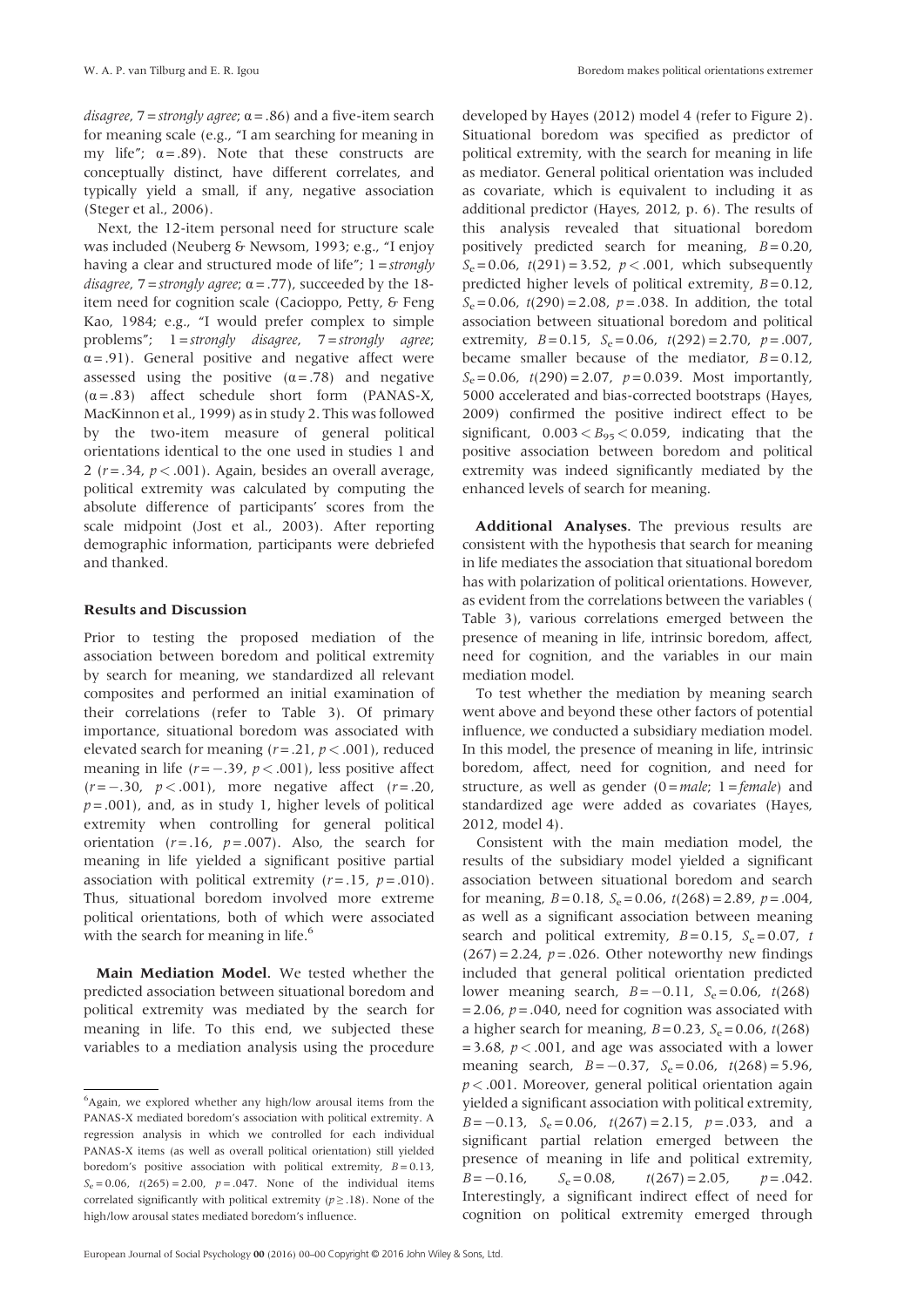Table 3. Correlations between variables (study 3)

|     | Measure                          |           | 2.        | 3.       | 4.        | 5.        | 6.        | 7.         | 8.        | 9.  |
|-----|----------------------------------|-----------|-----------|----------|-----------|-----------|-----------|------------|-----------|-----|
| 1.  | Situational boredom              |           |           |          |           |           |           |            |           |     |
| 2.  | Intrinsic boredom                | $.19**$   |           |          |           |           |           |            |           |     |
| 3.  | Political orientation            | $-.03$    | $-.01$    |          |           |           |           |            |           |     |
| 4.  | Meaning search                   | $.21***$  | .04       | $-.19**$ |           |           |           |            |           |     |
| 5.  | Meaning presence                 | $-.39***$ | $-.47***$ | .02      | $-.10$    |           |           |            |           |     |
| 6.  | Need for structure               | .02       | .05       | .11      | $-.09$    | .11       |           |            |           |     |
| 7.  | Need for cognition               | $-.08$    | $-.35***$ | $-.15*$  | $.19**$   | $22***$   | $-.21***$ |            |           |     |
| 8.  | Positive affect                  | $-.30***$ | $-.47***$ | $-.05$   | .05       | $.39***$  | $-.19**$  | $.31***$   |           |     |
| 9.  | Negative affect                  | $.20**$   | $.27***$  | $-.01$   | .06       | $-.23***$ | $.16***$  | $-.32***$  | $-.31***$ |     |
| 10. | Political extremity <sup>a</sup> | $.14*$    | $.16***$  |          | $.15^{+}$ | $-.20**$  | $-.02$    | $-.10^{+}$ | $-.02$    | .08 |

Note:

<sup>a</sup>Associations with political extremity reflect partial correlations controlling for political orientation.

 $\sigma^{\dagger}$ p < .10.

 $*p < .05$ .

\*\* $p < .01$ .

\*\*\* $p < .001$ .



Indirect effect of situational boredom on political extremity through meaning search

estimated at  $0.003 < B_{95} < 0.059$  (5,000 accelerated and bias-corrected bootstraps).

Fig. 2: Main mediation model on meaning search (study 3).

meaning search,  $0.007 < B_{95} < 0.078$ . Most importantly, the indirect effect of situational boredom on political extremity through meaning search remained significant,  $0.004 < B_{95} < 0.073$ .

Overall, the results of the main and subsidiary mediation models indicated that the search for meaning mediated the effect of situational boredom on political extremity, even after controlling for need for structure, need for cognition, the presence of meaning in life, positive and negative affect, and intrinsic boredom. In addition, an interesting indirect effect was found from need for cognition on political extremity through meaning search. Although need for cognition was not of primary interest in the current study, perhaps part of the link between need for cognition and political orientations might involve meaning-regulation mechanisms. Most importantly, however, both models supported that search for meaning in life mediates the association that situational boredom has with political extremity.

## General Discussion

The results of three studies support the hypothesis that situational boredom is associated with, and leads to, the endorsement of more extreme political orientations. Study 1 indicated that induced boredom acts as causal predecessor of more extreme political orientations, albeit the evidence was stronger for the relatively large liberal/left-wing group compared with the comparatively small conservative/right-wing group of participants. Consistently, study 2 evidenced that people vulnerable to situational boredom tend to endorse more extreme political orientations compared with their less boredom-prone counterparts, irrespective of general differences in positive and negative affect, age, or gender. Examining the underlying process, study 3 subsequently supported our hypothesis that the link between situational boredom and political extremity can be explained by an intensified search for meaning in life characteristic of people who become easily bored. Moreover, this mediated path remained reliable after controlling for various relevant factors, including need for structure, need for cognition, positive and negative affect, a lack of perceived meaning, age, gender, and internal sources of boredom (e.g., being unimaginative or uncreative). Overall, the results thus support our hypothesis that boredom makes political orientations more extreme, motivated by bored people's search for meaning.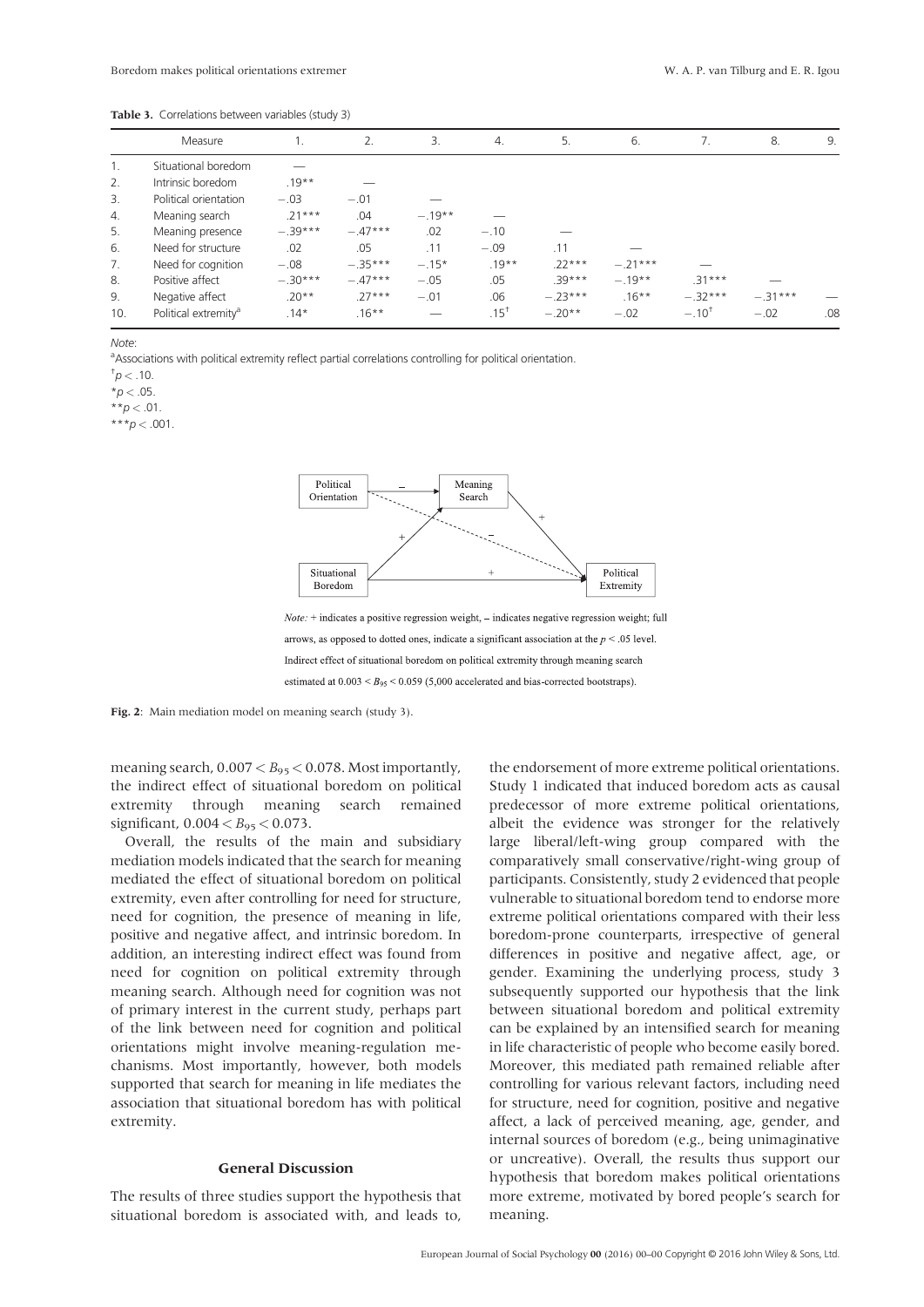#### Contributions, Limitations, and Future Directions

The causes, consequences, and experiences of boredom have received relatively little attention in comparison with those of other emotions (Vodanovich, 2003; Van Tilburg & Igou, 2012). Not surprisingly, recent findings that attest to boredom's various, and often negative, implications have intensified the study of this emotion. With this due empirical attention, boredom becomes established as an emotion with important selfregulatory implications (e.g., Eastwood, Cavaliere, Fahlman, & Eastwood, 2007; Nett, Goetz, & Hall, 2011; Van Tilburg & Igou, 2012, 2013a, 2013b; Van Tilburg et al., 2013). Whereas boredom may have been dismissed as mere disinterest, inattention, or passivity in the past, a new picture emerges that illuminates boredom as a functional experience that moves people toward new challenges and purposes (Barbalet, 1999; Smith et al., 2009; Van Tilburg & Igou, 2011a; Van Tilburg et al., 2013). Aligning with this metamorphosis of boredom, the current research illustrates that boredom, once dismissed as a mere nuisance, bears relevance to nothing less than people's political views. Moreover, the finding that the search for meaning mediated the association between political extremity establishes boredom as an experience that yields existential self-regulatory implications alongside mortality salience (Greenberg et al., 2004), uncertainty (Van den Bos, 2004), ostracism (Case & Williams, 2004), and nostalgia (Sedikides et al., 2004). Thus, our findings place boredom among the growing body of existential states—experiences that are relevant to people's strongly desired conviction that life is meaningful (Hart, 2014; Proulx, Inzlicht, & Harmon-Jones, 2012; Nash, McGregor, & Prentice, 2011).

We argued that situational boredom is in part responsible for the endorsement of political ideologies, but what about non-situational boredom? Nonsituational boredom is attributed to the self as being unable to overcome the situation (Vodanovich, 2003). Such internal attributions of experiential states are less likely to be related to the more external explanations of the state of affairs by political ideologies.

In study 1, we found an overall polarization effect of boredom on political orientations (i.e., more extreme orientations when bored). However, the contrast for conservative/right-wing participants did not reach significance. We suspect that this is because of the relatively low amount of conservative/right-wing participants that our student sample of this study contained. Learning from this limitation, we recommend future researchers to include a large variety of subpopulations to ensure a balanced representation of the political spectrum.

In study 3, we found that the search for meaning in life mediated boredom's association with political extremity. Can the *presence* of meaning in life be argued to mediate this association, independent of meaning search? Whereas the search for meaning is an established consequence of boredom evident from

experimental research (Van Tilburg & Igou, 2011a; Van Tilburg et al., 2013), there exists ambiguity on whether the presence of meaning in life is as well. Boredom involves an appraised lack of meaning (Van Tilburg & Igou, 2012). However, lacking meaning in life additionally predicts future experiences of boredom (Fahlman et al., 2009) and has been treated as source of boredom accordingly (Van Tilburg & Igou, 2012). Future research should further examine the causal relationship between boredom and the presence of meaning in life.

Study 3 evidenced an unexpected positive indirect effect of need for cognition on political extremity, but not a direct effect. Although caution is advised in the interpretation of this process, this finding may suggest that people who enjoy complex thought and abstract problem solving find such challenges in contemplating political ideologies via existential questions about life's meaningfulness. Again, this complimentary finding begets further study.

We hypothesized and found that situational boredom is associated with, and leads to, more extreme political attitudes. This hypothesis was informed by the notion that boredom fosters a search for meaning (Barbalet, 1999; Van Tilburg & Igou, 2011a, 2012; Van Tilburg et al., 2013) and that political polarization can follow from threat (Greenberg et al., 1992; Greenberg & Jonas, 2003; McGregor et al., 2010). Related research on political conservatism suggests that in addition to polarization effects, conservative political orientations can yield palliative benefits (e.g., Jost et al., 2004; Jost, Federico, & Napier, 2009; Napier & Jost, 2008). Specifically, the strong focus on order, stability, and structure particularly present in conservative ideologies offers aid in cases of uncertainty and threat (Jost et al., 2003). Consistently, boredom functions as a threat to one's meaning in life (e.g., Van Tilburg & Igou, 2011a, 2011b, 2012, 2013a, 2013b); however, boredom is characterized by high levels of certainty and control, at least in relation to people's evaluation of their current circumstances. That is to say, bored people have a clear understanding and overview of what is going on relative to various other emotions (Smith & Ellsworth, 1985).

Within the present theorizing, the "meaning" that could be harnessed through political orientations has been primarily attributed to the epistemic value of these ideologies (Van Tilburg & Igou, 2013b). Specifically, by offering perspectives on how society should be organized, political ideologies give people a meaningful framework for making sense of the world. In addition to the meaning offered in political orientations from this perspective, it is likely that a sense of meaningfulness is also fostered by social identification processes and behavior associated with affiliating with or feeling part of distinct political ideologies. For example, Castano, Yzerbyt, PaSamoni, and Sacchi (2002) stress the relevance of social identification as source of meaning when faced with existential threats (refer also to Castano, Yzerbyt, & PaSamino, 2004; Maher, Van Tilburg, & Van den Tol, 2013). Indeed, boredom fosters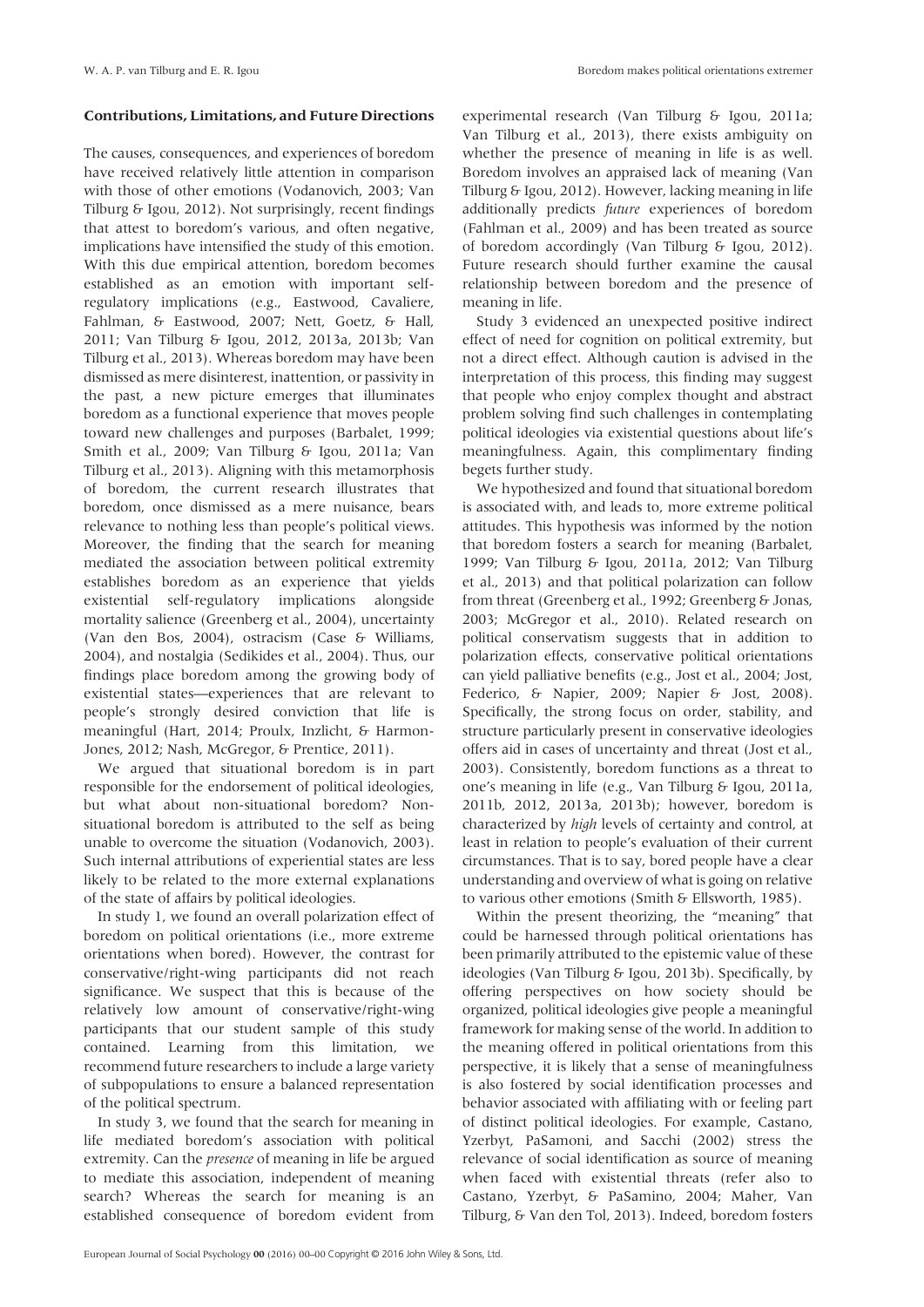valuation of ingroups as meaning-regulation attempt (Van Tilburg & Igou, 2011a), and although not specifically examined in the current series of studies, such identification processes may well be part of the mediating existential process.

One of boredom's hallmarks is low arousal/challenge/ stimulation, which, in turn, attracts those who are bored toward more arousing activities (e.g., Zuckerman, 1971). Importantly, however, this "arousal" seeking unlikely operates in a vacuum: Boredom simultaneously triggers a search for meaningful, interesting, novel, valuable, and rewarding activities (e.g., Leary, Rogers, Canfield, & Coe, 1986; Van Tilburg & Igou, 2012). Accordingly, we suspect that the arousal-seeking behavior that boredom triggers is typically "channeled" into courses of action that are also meaningful or interesting to the individual, provided that such opportunities exist.

Although experimental tests of this proposed arousal ×meaning search process have not yet been conducted, this interpretation resonates with observations by others. For example, in context of pathological gambling—a correlate of boredom that is often attributed to sensation seeking (Blaszczynski, McConaghy, & Frankova, 1990)—Barbalet (1999) argued that "By focusing their involvement on the positive attributes of betting 'skill' or 'luck', the gambler constructs a meaning over otherwise empty time." (p. 642). Relatedly, boredom's association with aggression, an association that is typically (partly) explained in terms of sensation seeking (e.g., Dahlen et al., 2004), is also mediated by a boredom-induced search for meaning, perhaps because some forms of aggression serve also a sense of meaningfulness (e.g., outgroup derogation, Van Tilburg & Igou, 2011a).

In the present research, we focused on the search for meaning connecting boredom to political orientations. Nevertheless, as discussed above, boredom also distinguishes itself from other affective states based on the search for challenge and sensation (Dahlen et al., 2004; Van Tilburg & Igou, 2012; Vodanovich, 2003). That is, although behavior resulting from other affective states such as anger or frustration may result in facing challenges as an unintentional by-product (e.g., when ending up in a fight), people who experience boredom are explicitly looking for ways to increase challenge. Possibly, there may be an element of challenge or excitement offered by strong commitment to political orientations, for example, within political activism. Speculatively, political behavior may be particularly strongly affected by boredom if they allow the pursuit of both meaning as well as challenge. In the present research, we superficially explored if high/low arousal states that (negatively) correlated with boredom (e.g., excitement, alertness) were related to political extremity but did not find support for this possibility (refer to footnotes 5 and 6). However, we encourage more exhaustive research to examine this potential complementary process.

Do our results suggest that the more boring a society is, the more extreme the political opinions of its members will be? Although attempts have been made to associate boredom in societies with political orientations or activities (e.g., Fromm, 1973), our results can at best only help in generating ideas for such a general relationship, and we are not aware of any recent empirical research that has successfully addressed the relationship of societal boredom and political orientations or extremity, respectively. Future research needs to critically and empirically examine these ideas in more detail.

It should be noted that the operationalization of political orientations as left-wing/liberal versus rightwing/conservative as adopted in our studies may be further specified in follow-up research. Although this categorization was used in much prior research (e.g., Jost et al., 2003; 2004), there evidently are more subtle distinctions within these categorizations. By initially focusing on the perhaps somewhat simplistic political orientations of left-wing/liberal and rightwing/conservative, we hope to set the stage for future research on the dynamics within specific political beliefs.

## Conclusion

Boredom puts people on edge: It makes them seek engagements that are challenging, exciting, and that offer a sense of purpose (Barbalet, 1999; Csikszentmihalyi, 1990; Sansone et al., 1992; Smith et al., 2009; Van Tilburg & Igou, 2012). Political ideologies can aid this existential quest (Greenberg et al., 1992; Greenberg & Jonas, 2003). Consequently, we proposed that boredom is associated with, and leads to, the endorsement of extreme political orientations. Three studies confirmed this hypothesis, as well as the proposed mediating role of the search for meaning. Together, these findings indicate that boredom indeed draws people closer to political extremes.

#### References

- Barbalet, J. M. (1999). Boredom and social meaning. British Journal of Sociology, 50, 631–646. [http://dx.doi.org/](http://dx.doi.org/10.1111/j.1468-4446.1999.00631.x) [10.1111/j.1468-4446.1999.00631.x](http://dx.doi.org/10.1111/j.1468-4446.1999.00631.x).
- Baumeister, R. F. (1991). Meaning of life. New York: Guilford.
- Becker, E. (1971). The birth and death of meaning (2nd ed.). New York, NY: Free Press.
- Blaszczynski, A., McConaghy, N., & Frankova, A. (1990). Boredom proneness in pathological gambling. Psychological Reports, 67, 35–42. [http://dx.doi.org/10.2466/pr0.1990.](http://dx.doi.org/10.2466/pr0.1990.67.1.35) [67.1.35](http://dx.doi.org/10.2466/pr0.1990.67.1.35).
- Brandt, M. J., Evans, A. M., & Crawford, J. T. (2015). The unthinking or confident extremist? Political extremists are more likely than moderates to reject experimentergenerated anchors. Psychological Science, 26, 189–202. <http://dx.doi.org/10.1177/0956797614559730>.
- Cacioppo, J. T., Petty, R. E., & Feng Kao, C. (1984). The efficient assessment of need for cognition. Journal of Personality Assessment, 48, 306–307.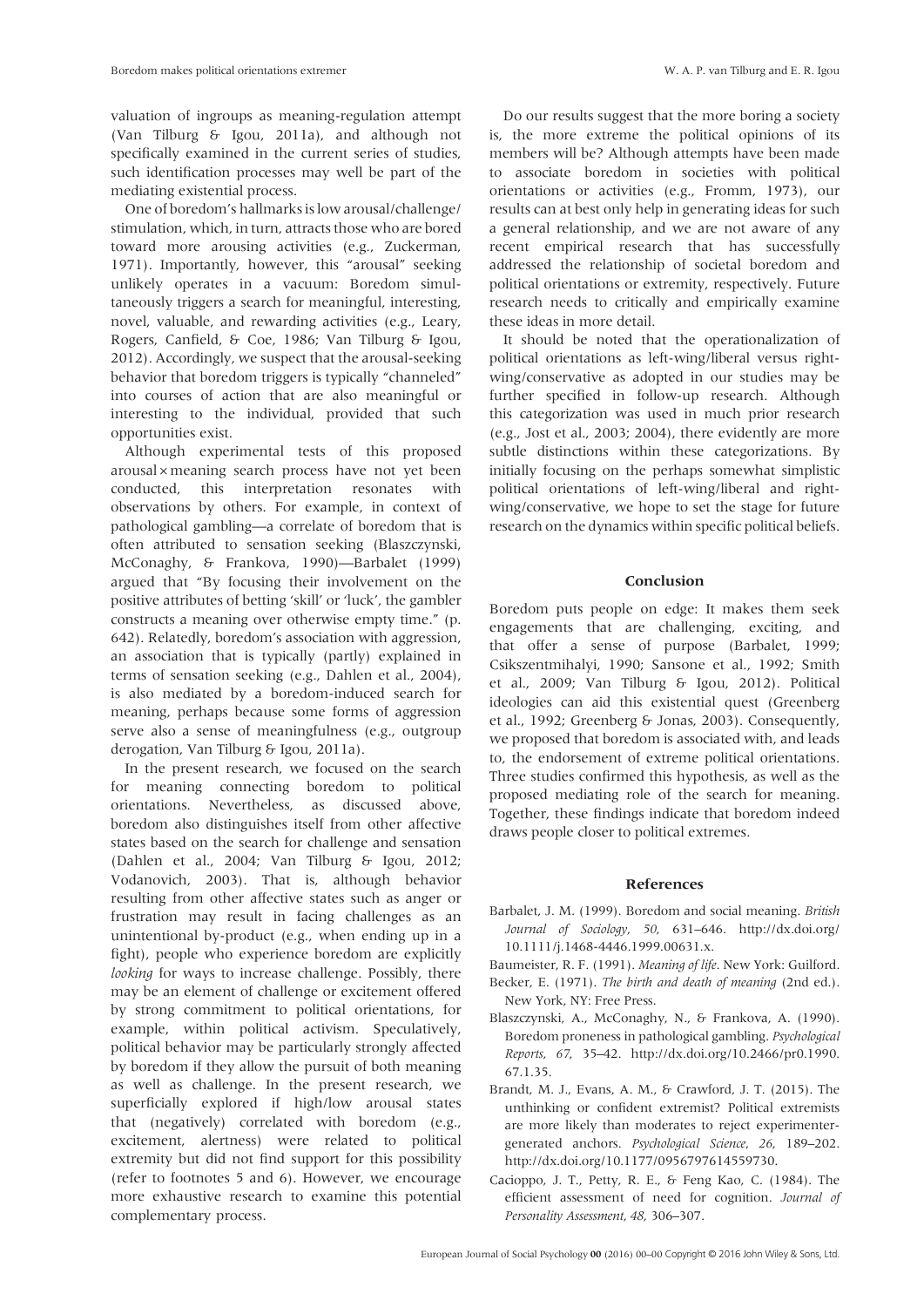- Case, T. I., & Williams, K. D. (2004). Ostracism: A metaphor for death. In J. Greenberg, S. L. Koole, & T. Pyszczynski (Ed.), Handbook of experimental existential psychology (pp. 336–351). New York: Guilford Press.
- Castano, E., Leidner, B., Bonacossa, A., Nikkah, J., Perrulli, R., Spencer, B., & Humphrey, N. (2011). Ideology, fear of death, and death anxiety. Political Psychology, 32, 601–621. [http://dx.doi.org/10.1111/j.1467-9221.2011.00822.x.](http://dx.doi.org/10.1111/j.1467-9221.2011.00822.x)
- Castano, E., Yzerbyt, V., & PaSamino, M.-P. (2004). Transcending oneself through sociall identification. In J. Greenberg, S. L. Koole, & T. Pyszczynski (Eds.), Handbook of experimental existential psychology (pp. 305–321). New York: Guilford Press.
- Castano, E., Yzerbyt, V., PaSamoni, M.-P., & Sacchi, S. (2002). I belong therefore I exist: ingroup identification, ingroup entitativity, and ingroup bias. Personality and Social Psychology Bulletin, 28, 135–143. [http://dx.doi.org/10.1177/](http://dx.doi.org/10.1177/0146167202282001) [0146167202282001](http://dx.doi.org/10.1177/0146167202282001).
- Crawford, J. T., & Pilanski, J. M. (2014). Political intolerance, right and left. Political Psychology, 35, 841–851. [http://dx.](http://dx.doi.org/10.1111/j.1467-9221.2012.00926.x) [doi.org/10.1111/j.1467-9221.2012.00926.x](http://dx.doi.org/10.1111/j.1467-9221.2012.00926.x).
- Csikszentmihalyi, M. (1990). Flow: the psychology of optimal experience. New York, NY: Harper and Row.
- Dahlen, E. R., Martin, R. C., Ragan, K., & Kuhlman, M. M. (2004). Boredom proneness in anger and aggression: effects of impulsiveness and sensation seeking. Personality and Individual Differences, 37, 1615–1627. [http://dx.doi.](http://dx.doi.org/10.1016/j.paid.2004.02.016) [org/10.1016/j.paid.2004.02.016.](http://dx.doi.org/10.1016/j.paid.2004.02.016)
- Eastwood, J. D., Cavaliere, C., Fahlman, S. A., & Eastwood, A. E. (2007). A desire for desires: boredom and its relation to alexithymia. Personality and Individual Differences, 42, 1035–1045.<http://dx.doi.org/10.1016/j.paid.2006.08.027>.
- Fahlman, S. A., Marcer, K. B., Gaskocski, P., Eastwood, A. E., & Eastwood, J. D. (2009). Does a lack of life meaning cause boredom? Results from psychometric, longitudinal, and experimental analyses. Journal of Social and Clinical Psychology, 28, 307–340. [http://dx.doi.org/10.1521/jscp.](http://dx.doi.org/10.1521/jscp.2009.28.3.307) [2009.28.3.307.](http://dx.doi.org/10.1521/jscp.2009.28.3.307)
- Farmer, R., & Sundberg, N. D. (1986). Boredom proneness―the development and correlates of a new scale. Journal of Personality Assessment, 50, 4–17. [http://dx.](http://dx.doi.org/10.1207/s15327752jpa5001_2) [doi.org/10.1207/s15327752jpa5001\\_2.](http://dx.doi.org/10.1207/s15327752jpa5001_2)
- Fernbach, P. M., Rogers, T., Fox, C. R., & Sloman, S. A. (2013). Political extremism is supported by an illusion of understanding. Psychological Science, 24, 939–946. [http://](http://dx.doi.org/10.1177/0956797612464058) [dx.doi.org/10.1177/0956797612464058.](http://dx.doi.org/10.1177/0956797612464058)
- Fromm, E. (1941). Escape from freedom. New York, NY: Holt, Rinehardt, & Winston.
- Fromm, E. (1947). Man for himself. New York, NY: Holt, Rinehardt, & Winston.
- Fromm, E. (1973). Anatomy of human destructiveness. New York, NY: Holt, Rinehardt, & Winston.
- Greenberg, J., & Jonas, E. (2003). Psychological motives and political orientation—the left, the right, and the rigid: comment on Jost et al. (2003). Psychological Bulletin, 129, 376–382. [http://dx.doi.org/10.1037/0033-2909.129.](http://dx.doi.org/10.1037/0033-2909.129.3.376) [3.376](http://dx.doi.org/10.1037/0033-2909.129.3.376).
- Greenberg, J., Koole, S. L., & Pyszczynski, T. (2004). Handbook of experimental existential psychology. New York: Guilford Press.
- Greenberg, J., Pyszczynski, T., & Solomon, S. (1986). The causes and consequences of a need for self-esteem: a terror

management theory. In R. F. Baumeister (Ed.), Public self and private self (pp. 189–212). New York: Springer-Verlag.

- Greenberg, J., Pyszczynski, T., & Solomon, S. (1997). Terror management theory of self-esteem and cultural worldviews: empirical assessments and conceptual refinements. In P. M. Zanna (Ed.), Advances in experimental social psychology (Vol. 29. pp. 61–141). San Diego: Academic Press.
- Greenberg, J., Simon, L., Pyszczynski, T., Solomon, S., & Chatel, D. (1992). Terror management and tolerance: does mortality salience always intensify negative reactions to others who threaten one's worldview? Journal of Personality and Social Psychology, 63, 212–220. [http://dx.](http://dx.doi.org/10.1037/0022-3514.63.2.212) [doi.org/10.1037/0022-3514.63.2.212.](http://dx.doi.org/10.1037/0022-3514.63.2.212)
- Hart, J. (2014). Toward an integrative theory of psychological defense. Perspectives on Psychological Science, 9, 19–39. [http://](http://dx.doi.org/10.1177/1745691613506018) [dx.doi.org/10.1177/1745691613506018.](http://dx.doi.org/10.1177/1745691613506018)
- Hayes, A. F. (2009). Beyond Baron and Kenny: statistical mediation analysis in the new millennium. Communication Monographs, 76, 408–420. [http://dx.doi.org/10.1080/](http://dx.doi.org/10.1080/03637750903310360) [03637750903310360.](http://dx.doi.org/10.1080/03637750903310360)
- Hayes, A. F. (2012). PROCESS: a versatile computational tool for observed variable mediation, moderation, and conditional process modeling [White paper]. Retrieved from<http://www.afhayes.com/public/process2012.pdf>
- Heine, J. S., Proulx, T., & Vohs, K. D. (2006). The meaning maintenance model: on the coherence of social motivations. Personality and Social Psychology Review, 10, 88–110. [http://dx.doi.org/10.1207/s15327957pspr1002\\_1](http://dx.doi.org/10.1207/s15327957pspr1002_1).
- Hogg, M. A., Kruglanski, A. W., & Van den Bos, K. (2013). Uncertainty and the roots of extremism. Journal of Social Issues, 69, 407–418. [http://dx.doi.org/10.1111/josi.12021.](http://dx.doi.org/10.1111/josi.12021)
- Hogg, M. A., Meehan, C., & Farquharson, J. (2010). The solace of radicalism: self-uncertainty and group identification in the face of threat. Journal of Experimental Social Psychology, 46, 1061–1066. [http://dx.doi.org/10.1016/j.](http://dx.doi.org/10.1016/j.jesp.2010.05.005) [jesp.2010.05.005](http://dx.doi.org/10.1016/j.jesp.2010.05.005).
- Jost, J. T., Fitzsimons, G., & Kay, A. C. (2004). The ideological animal: a system justification view. In J. Greenberg, S. L. Koole, & T. Pyszczynski (Ed.), Handbook of experimental existential psychology (pp. 263–283). New York, NY: Guilford Press.
- Jost, J. T., Federico, C. M., & Napier, J. L. (2009). Political ideology: Its structure, functions, and elective affinities. Annual Review of Psychology, 60, 307–337. [http://dx.doi.](http://dx.doi.org/10.1146/annurev.psych.60.110707.163600) [org/10.1146/annurev.psych.60.110707.163600.](http://dx.doi.org/10.1146/annurev.psych.60.110707.163600)
- Jost, J. T., Glaser, J., Kruglanski, A. W., & Sulloway, F. J. (2003). Political conservatism as motivated social cognition. Psychological Bulletin, 129, 339–375. [http://dx.](http://dx.doi.org/10.1037/0033-2909.129.3.339) [doi.org/10.1037/0033-2909.129.3.339.](http://dx.doi.org/10.1037/0033-2909.129.3.339)
- Juhl, J., Routledge, C., Arndt, J., Sedikides, C., & Wildschut, T. (2010). Fighting the future with the past: nostalgia buffers existential threat. Journal of Research in Personality, 44, 309–314. [http://dx.doi.org/10.1016/j.jrp.2010.02.006.](http://dx.doi.org/10.1016/j.jrp.2010.02.006)
- Kruglanski, A. W., Pierro, A., Mannetti, L., & DeGrada, E. (2006). Groups as epistemic providers: need for closure and the unfolding of group-centrism. Psychological Review, 113, 84–100. [http://dx.doi.org/10.1037/0033-295X.113.](http://dx.doi.org/10.1037/0033-295X.113.1.84) [1.84](http://dx.doi.org/10.1037/0033-295X.113.1.84).
- Landau, M. J., Solomon, S., Greenberg, J., Cohen, F., Pyszczynski, T., Arndt, J., … Cook, A. (2004). Deliver us from evil: the effects of mortality salience and reminders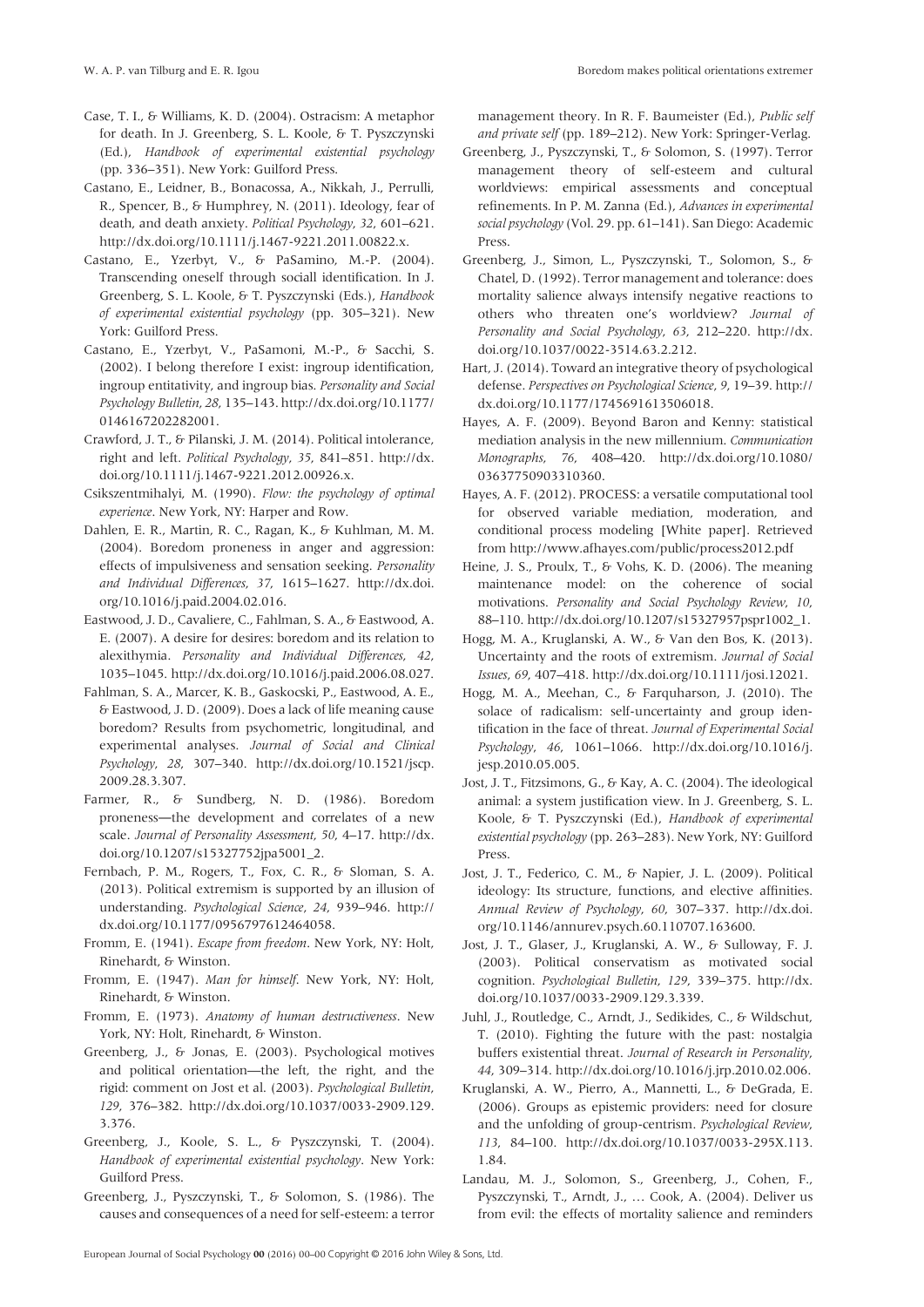of 9/11 on support for President George W. Bush. Personality and Social Psychology Bulletin, 30, 1136–1150. <http://dx.doi.org/10.1177/0146167204267988>.

- Leary, M. R., Rogers, P. A., Canfield, R. W., & Coe, C. (1986). Boredom in interpersonal encounters: antecedents and social implications. Journal of Personality and Social Psychology, 51, 968–975. [http://dx.doi.org/10.1037/0022-](http://dx.doi.org/10.1037/0022-3514.51.5.968) [3514.51.5.968](http://dx.doi.org/10.1037/0022-3514.51.5.968).
- Leong, F. T., & Schneller, G. R. (1993). Boredom proneness: temperamental and cognitive components. Personality and Individual Differences, 14, 233–239. [http://dx.doi.org/](http://dx.doi.org/10.1016/0191-8869(93)90193-7) [10.1016/0191-8869\(93\)90193-7](http://dx.doi.org/10.1016/0191-8869(93)90193-7).
- London, H., & Schubert, D. S. P. (1972). Increase of autonomic arousal by boredom. Journal of Abnormal Psychology, 80, 29–36.<http://dx.doi.org/10.1037/h0033311>.
- McGregor, I., Nash, K., Mann, N., & Phills, C. E. (2010). Anxious uncertainty and reactive approach motivation (RAM). Journal of Personality and Social Psychology, 99, 133–147.<http://dx.doi.org/10.1037/a0019701>.
- McGregor, I., Prentice, M., & Nash, K. (2013). Anxious uncertainty and reactive approach motivation (RAM) for religious, idealistic, and lifestyle extremes. Journal of Social Issues, 69, 537–563. [ttp://dx.doi.org/10.1111/](http://dx.doi.org/10.1111/josi.12028) [josi.12028.](http://dx.doi.org/10.1111/josi.12028)
- MacKinnon, A., Jorm, A. F., Christensen, H., Korten, A. E., Jacomb, P. A., & Rodgers, B. (1999). A short form of the positive and negative affect schedule: evaluation of factorial validity and invariance accross demographic variables in a community sample. Personality and Individual Differences, 27, 405–416. [http://dx.doi.org/10.1016/S0191-](http://dx.doi.org/10.1016/S0191-8869(98)00251-7) [8869\(98\)00251-7.](http://dx.doi.org/10.1016/S0191-8869(98)00251-7)
- Maher, P. J., Van Tilburg, W. A. P., & Van den Tol, A. J. M. (2013). Meaning in music: deviations from expectations in music prompt outgroup derogation. European Journal of Social Psychology, 43, 449–454. [http://dx.doi.org/](http://dx.doi.org/10.1002/ejsp.1969) [10.1002/ejsp.1969.](http://dx.doi.org/10.1002/ejsp.1969)
- Mikulas, W. L., & Vodanovich, S. J. (1993). The essence of boredom. The Psychological Record, 43, 3–12.
- Moore, D., & Schultz, N. R. (1983). Loneliness at adolescence: correlates, attributions, and coping. Journal of Youth and Adolescence, 12, 95–100.
- Moynihan, A. B., Van Tilburg, W. A. P., Igou, E. R., Wisman, A., Donnelly, A. E., & Mulcaire, J. B. (2015). Eaten up by boredom: consuming food to escape awareness of the bored self. Frontiers in Psychology, 6. [http://dx.doi.org/](http://dx.doi.org/10.3389/fpsyg.2015.00369) [10.3389/fpsyg.2015.00369](http://dx.doi.org/10.3389/fpsyg.2015.00369).
- Napier, J. L., & Jost, J. T. (2008). Why are conservatives happier than liberals? Psychological Science, 19, 565–572. <http://dx.doi.org/10.1111/j.1467-9280.2008.02124.x>.
- Nash, K., McGregor, I., & Prentice, M. (2011). Threat and defense as goal regulation: from implicit goal conflict to anxious uncertainty, reactive approach motivation, and ideological extremism. Journal of Personality and Social Psychology, 101, 1291.<http://dx.doi.org/10.1037/a0025944>.
- Nett, U. E., Goetz, T., & Hall, N. C. (2011). Coping with boredom in school: an experience sampling perspective. Contemporary Educational Psychology, 36, 49–59. [http://dx.](http://dx.doi.org/10.1016/j.cedpsych.2010.10.003) [doi.org/10.1016/j.cedpsych.2010.10.003](http://dx.doi.org/10.1016/j.cedpsych.2010.10.003).
- Neuberg, S. L., & Newsom, J. T. (1993). Personal need for structure: individual differences in the desire for simpler structure. Journal of Personality and Social Psychology, 65, 113. [http://dx.doi.org/10.1037/0022-3514.65.1.113.](http://dx.doi.org/10.1037/0022-3514.65.1.113)
- Norenzayan, A., Dar-Nimrod, I., Hansen, I. G., & Proulx, T. (2009). Mortality salience and religion: divergent effects on the defense of cultural worldviews for the religious and the non-religious. European Journal of Social Psychology, 39, 101–113.<http://dx.doi.org/10.1002/ejsp.482>.
- Proulx, T., & Heine, S. J. (2006). Death and black diamonds: meaning, mortality, and the meaning maintenance model. Psychological Inquiry, 17, 309-318. [http://dx.doi.org/](http://dx.doi.org/10.1080/10478400701366985) [10.1080/10478400701366985](http://dx.doi.org/10.1080/10478400701366985)
- Proulx, T., & Major, B. (2013). A raw deal: heightened liberalism following exposure to anomalous playing cards. Journal of Social Issues, 69, 455–472. [http://dx.doi.org/](http://dx.doi.org/10.1111/josi.12024) [10.1111/josi.12024](http://dx.doi.org/10.1111/josi.12024).
- Proulx, T., Inzlicht, M., & Harmon-Jones, E. (2012). Understanding all inconsistency compensation as a palliative response to violated expectations. Trends in Cognitive Sciences, 16, 285–291. [http://dx.doi.org/10.1016/j.tics.2012.04.002.](http://dx.doi.org/10.1016/j.tics.2012.04.002)
- Pyszczynski, T., Abdollahi, A., Solomon, S., Greenberg, J., Cohen, F., & Weise, D. (2006). Mortality salience, martyrdom, and military might: the great Satan versus the axis of evil. Personality and Social Psychology Bulletin, 32, 525–537.<http://dx.doi.org/10.1177/0146167205282157>.
- Pyszczynski, T., Greenberg, J., & Koole, S. L. (2004). Experimental existential psychology: exploring the human confrontation with reality. In J. Greenberg, S. L. Koole, & T. Pyszczynski (Ed.), Handbook of experimental existential psychology (pp. 3–12). New York: Guilford Press.
- Routledge, C., Arndt, J., Wildschut, T., Sedikides, C., Hart, C. M., Juhl, J., Vingerhoets, A. J. J. M., … (2011). The past makes the present meaningful: nostalgia as an existential resource. Journal of Personality and Social Psychology, 3, 638–652.<http://dx.doi.org/10.1037/a0024292>.
- Rupp, D. T., & Vodanovich, S. J. (1997). The role of boredom proneness in self-reported anger and aggression. Journal of Social Behavior and Personality, 12, 925–936.
- Russell, J. A., Lewicka, M., & Niit, T. (1989). A cross-cultural study of a circumplex model of affect. Journal of Personality and Social Psychology, 57, 848.
- Sansone, C., Weir, C., Harpster, L., & Morgan, C. (1992). Once a boring task always a boring task? Interest as a self-regulatory strategy. Journal of Personality and Social Psychology, 63, 379–390. [http://dx.doi.org/10.1037/0022-](http://dx.doi.org/10.1037/0022-3514.63.3.379) [3514.63.3.379](http://dx.doi.org/10.1037/0022-3514.63.3.379).
- Schaller, M., Boyd, C., Yohannes, J., & O'Brien, N. (1995). The prejudiced personality revisited: personal need for structure and formation of erroneous group stereotypes. Journal of Personality and Social Psychology, 68, 544–555. <http://dx.doi.org/10.1037/0022-3514.68.3.544>.
- Sedikides, C., Wildschut, T., & Baden, D. (2004). Nostalgia: conceptual issues and existential functions. In J. Greenberg, S. L. Koole, & T. Pyszczynski (Ed.), Handbook of experimental existential psychology (pp. 200–214). New York, NY: Guilford Press.
- Smith, C. A., & Ellsworth, P. C. (1985). Patterns of cognitive appraisal in emotion. Journal of Personality and Social Psychology, 48, 813–838. [http://dx.doi.org/10.1037/0022-](http://dx.doi.org/10.1037/0022-3514.48.4.813) [3514.48.4.813](http://dx.doi.org/10.1037/0022-3514.48.4.813).
- Smith, J. L., Wagaman, J., & Handley, I. M. (2009). Keeping it dull or making it fun: task variation as a function of promotion versus prevention focus. Motivation and Emotion, 33, 150–160. [http://dx.doi.org/10.1007/s11031-](http://dx.doi.org/10.1007/s11031-008-9118-9) [008-9118-9.](http://dx.doi.org/10.1007/s11031-008-9118-9)